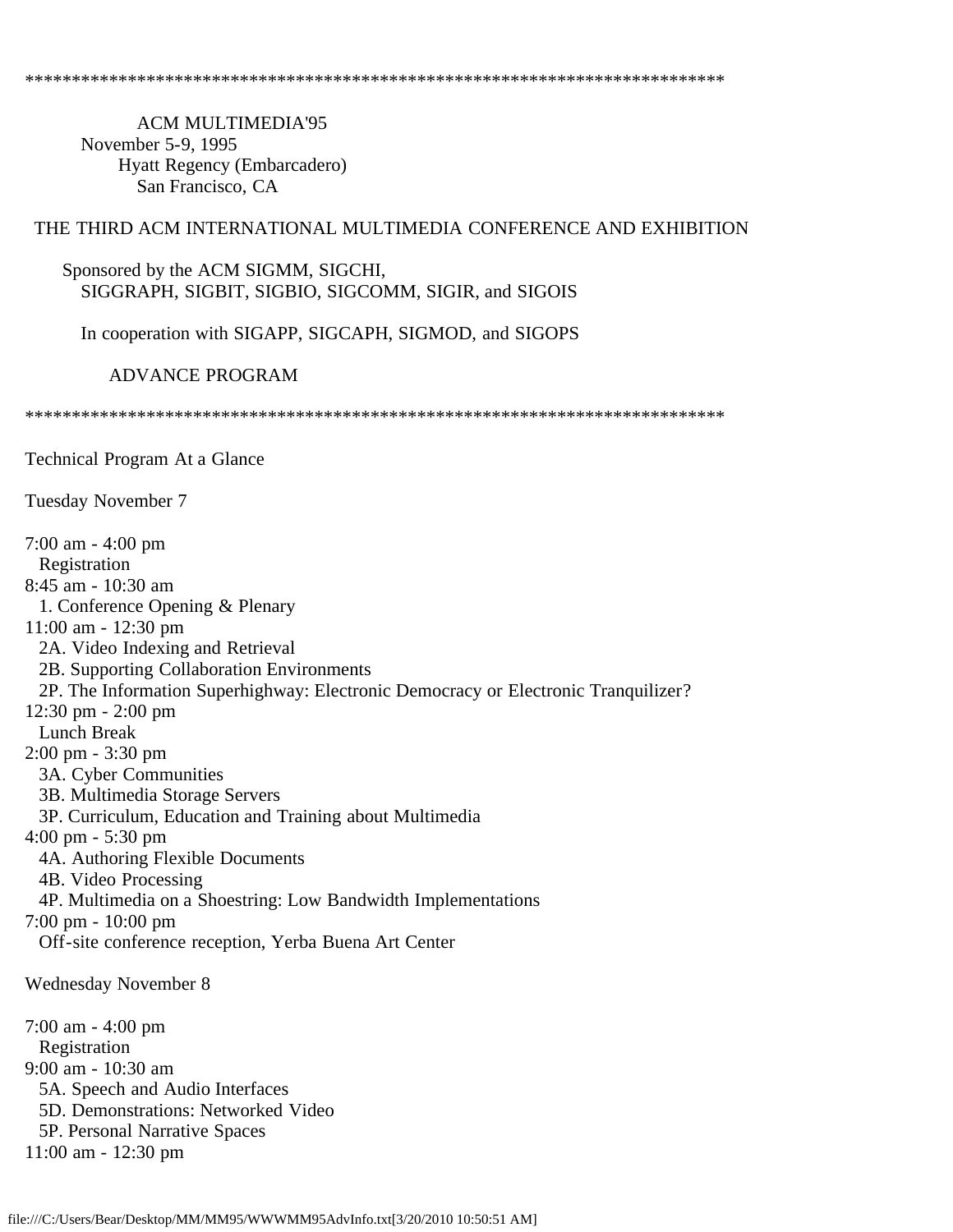6A. Multimedia Network Tools 6D. Demonstrations: Video-Centric Information Systems 6P. User Interface Challenges of Multimedia Design 12:30 pm - 2:00 pm Lunch Break 2:00 pm - 3:30 pm 7A. Video and Image Collections 7D. Demonstrations:Enabling Hardware and Software 7P. Multimedia Museums and Cultural Learning 4:00 pm - 5:30 pm 8A. Multimedia Networking 8D. Demonstrations: Video Indexing 8P. Multimedia and Education: Magic, Myth or Miracle Cure? 7:00pm - 10:00 pm Interactive Demonstrations Thursday November 9 7:00 am - 4:00 pm Registration 9:00 am - 10:30 am 9A. Video in Hypermedia 9B. Synchronization... it's about Time 9P. What's that Character Doing in Your Interface? 11:00 am - 12:30 pm 10A. Learning with MultiMedia 10B. Media Encoding 10P. Panel: Broadband Data Services to the Home 12:30 pm - 2:00 pm Lunch Break 2:00 pm - 3:00 pm 11. Award Papers 3:30 pm - 5:15 pm 12. Plenary & Closing

# TECHNICAL PROGRAM

Tuesday, November 7

8:45 am - 10:30 am

1. Opening Plenary Silicon Snake Oil: What Multimedia is Offering Speaker: Clifford Stoll

 Clifford Stoll is the bestselling author of "The Cuckoo's Egg", the story of how he tracked and eventually caught a German spy ring operating over the Internet. Involved with computer networks since their inception, Cliff is widely known both online and off -- as astronomer, computer security expert, and network maven. Despite this, Cliff admits to being "deeply ambivalent" about the information hihgway.

11:00 am - 12:30 pm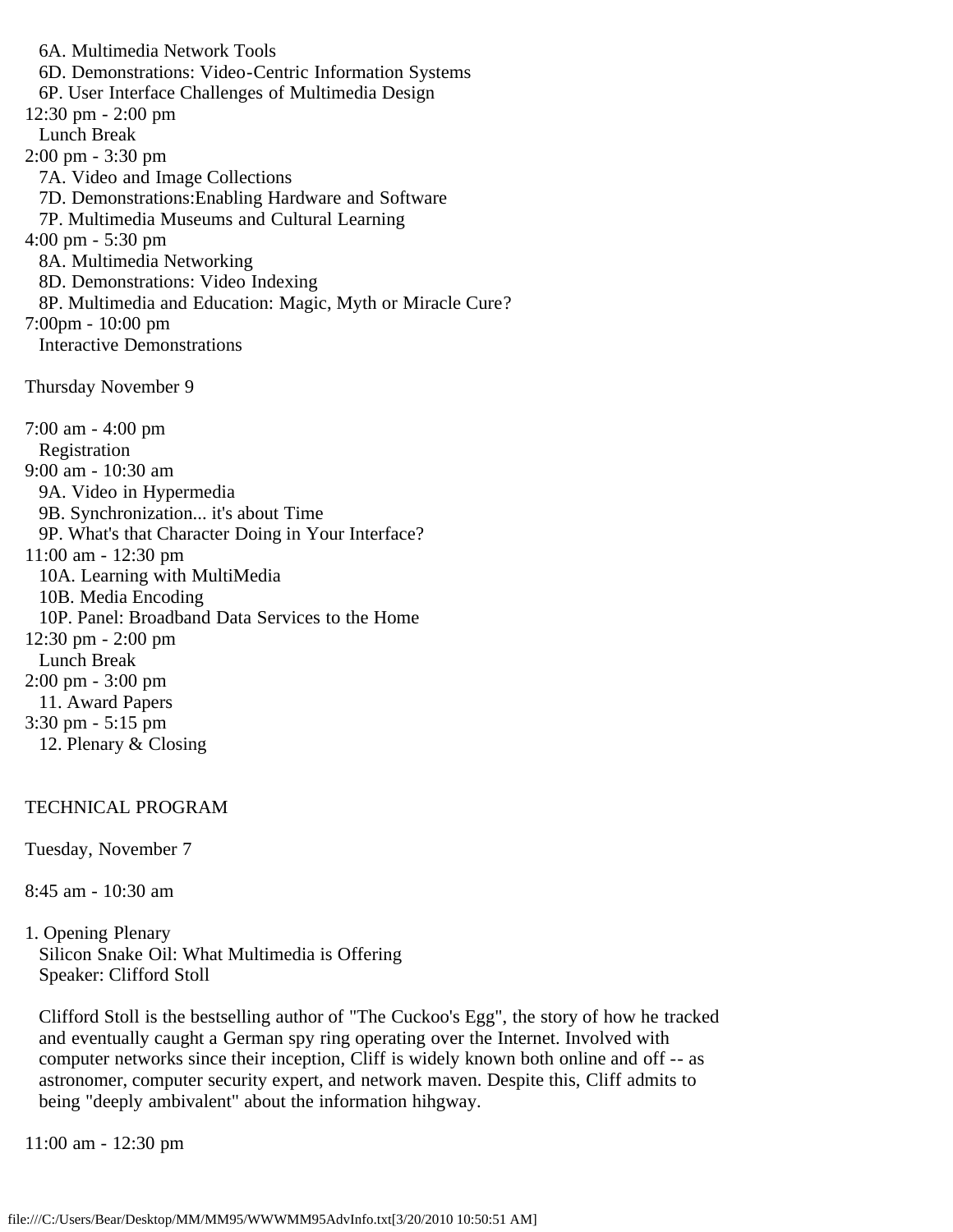2A. Video Indexing and Retrieval Video parsing, retrieval and browsing: An integrated and content-based solution H.J. Zhang, C.Y. Low, S.W. Smoliar and D. Zhong, National University of Singapore

 An intuitive and efficient access interface to real-time incoming video based on automatic indexing

 Yukinobu Taniguchi, Akihito Akutsu, Yoshinobu Tonomura and Hiroshi Hamada, NTT Human Interface Laboratories, Japan

 Automatic content-based retrieval of broadcast news M. G. Brown, J. T. Foote, G. J. F. Jones, K. Sparck Jones and S. J. Young, Olivetti Research Limited and Cambridge University, UK

2B. Supporting Collaboration Environments

 Dealing with timing variability in the playback of interactive session recordings Nelson R. Manohar and Atul Prakash, University of Michigan

 Multimedia application sharing in a heterogeneous environment Klaus H. Wolf, Konrad Froitzheim and Peter Schulthess, University of Ulm, Germany

 Automating envisionment of virtual meeting room histories Allen Ginsberg and Sid Ahuja, AT&T Bell Laboratories

2P. Panel: The Information Superhighway: Electronic Democracy or Electronic Tranquilizer?

Chair: Barbara Simons, IBM Almaden

 Events are moving so rapidly with respect to the Information Superhighway or National Information Infrastructure (NII) that it's almost impossible to write an abstract dealing with policy issues several months in advance of an event. Laws are being proposed (as of this writing, the Exon Amendment has been incorporated into the Telecommunications Bill, but the final vote has not yet been taken), books are being written by authors with very diverse views such as Clifford Stoll and Nicholas Negroponte, large sums of money are being invested, and major pronouncements are being made. Yet the terms of the discussions tend to be vague. How does the Internet relate to this yet-to-be-defined NII? Who will have access and to what? How will it be used? What are the potential abuses and how will we be protected from them?

 This panel will discuss current policy issues and concerns. We hope to have considerable input from the audience.

2:00 pm - 3:30 pm

# 3A. Cyber Communities

 The Jupiter audio/video architecture: secure multimedia in network places Pavel Curtis, Michael Dixon, Ron Frederick and David A. Nichols, Xerox PARC

 Low disturbance audio for awareness and privacy in media space applications Ian Smith and Scott E. Hudson, Georgia Institute of Technology

 Visual Who: Animating the affinities and activities of an electronic community Judith S. Donath, MIT Media Lab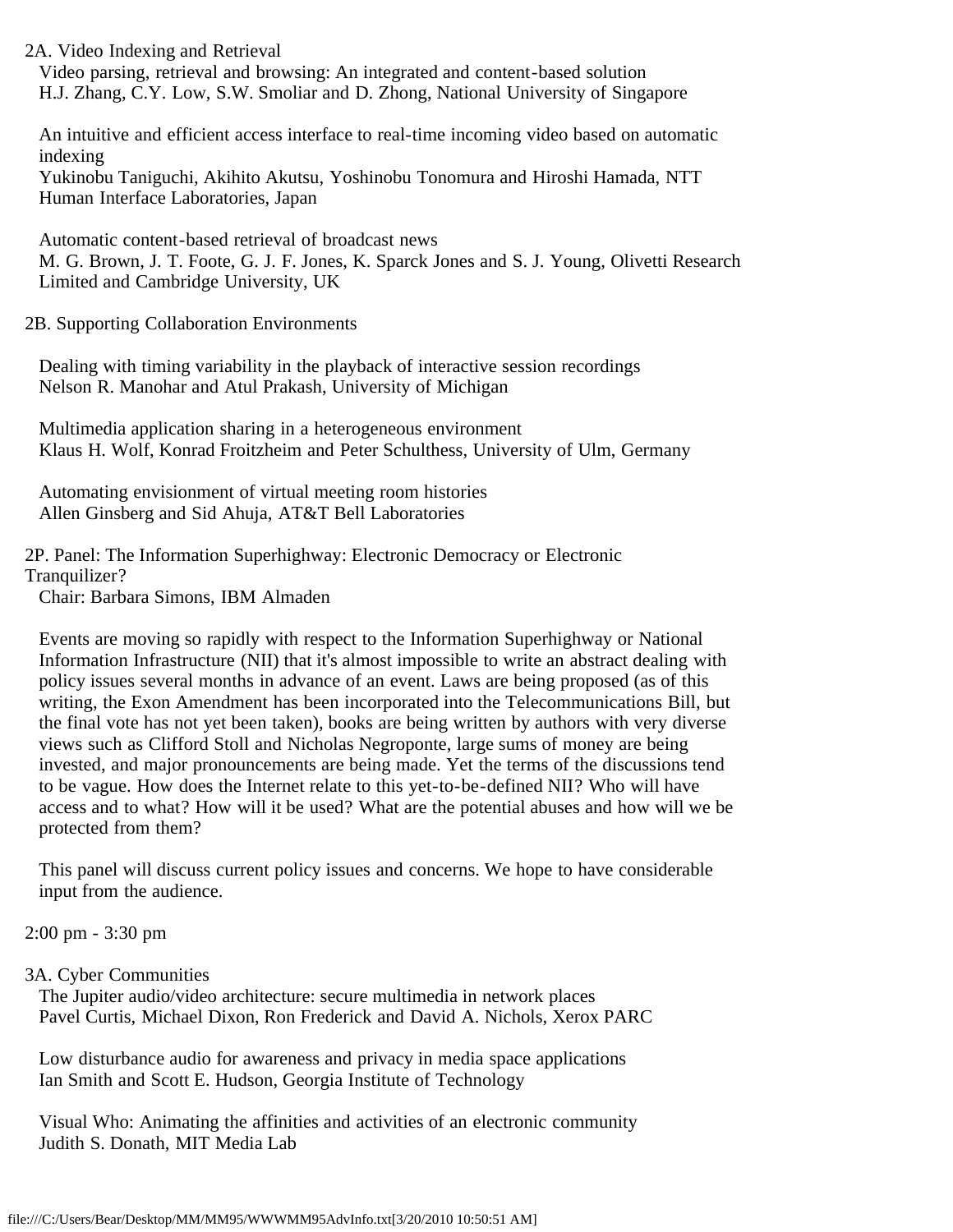3B. Multimedia Storage Servers

 Disk farms vs. storage hierarchies for video service Ann L. Chervenak, David A. Patterson and Randy H. Katz, Georgia Institute of Technology and University of California, Berkeley

 Using rotational mirrored declustering for replica placement in a disk-array-based video server

 Ming-Syan Chen, Hui-I Hsiao, Chung-Sheng Li and Philip S. Yu, IBM Thomas J. Watson Research Center

 Efficient support for scan operations in video servers Prashant J. Shenoy and Harrick M. Vin, University of Texas at Austin

3P. Panel: Curriculum, Education and Training about Multimedia Chair: Ed Fox, Virginia Polytechnic Institute and State University

 There is a growing demand for people with knowledge and skills in the areas of multimedia information, systems, and technology. Universities are just beginning to help in this regard, and a curriculum effort by SIGMM may be in order to provide guidance and support. This panel will lead a discussion with the audience regarding when and how to develop such a curriculum, dealing with issues such as:

At what level should courses be offered (senior, graduate, ...);

 Should such courses be taught by CS, Arts, Communications, or other disciplines --- or by interdisciplinary teams;

 What are the needs of industry --- research, development --- that should be concentrated upon;

 What courseware, toolkits, demonstrations, online resources, textbooks, projects, etc. can assist with education.

```
4:00 pm - 5:30 pm
```
4A. Authoring Flexible Documents Multimedia documents with elastic time Michelle Y. Kim and Junehwa Song, IBM T.J. Watson Research Center

 Commands as media: design and implementation of a command stream Jonathan L. Herlocker and Joseph A. Konstan, University of Minnesota

 Control layer primitives for the layered multimedia data model Michael J. Wynblatt and Gary Schloss, SUNY at Stony Brook

# 4B. Video Processing

 A resolution independent video language Jonathan Swartz and Brian C. Smith, Cornell University

 A robust method for detecting cuts and dissolves in video sequences Kevin Mai, Justin Miller and Ramin Zabih, Cornell University

 Multiple perspective interactive video Patrick H. Kelly, Arun Katkere, Don Y. Kuramura, Saied Moezzi, Shankar Chatterjee and Ramesh Jain, University of California, San Diego

4P. Panel: Multimedia on a Shoestring: Low Bandwidth Implementations Chair: John Danskin, Dartmouth College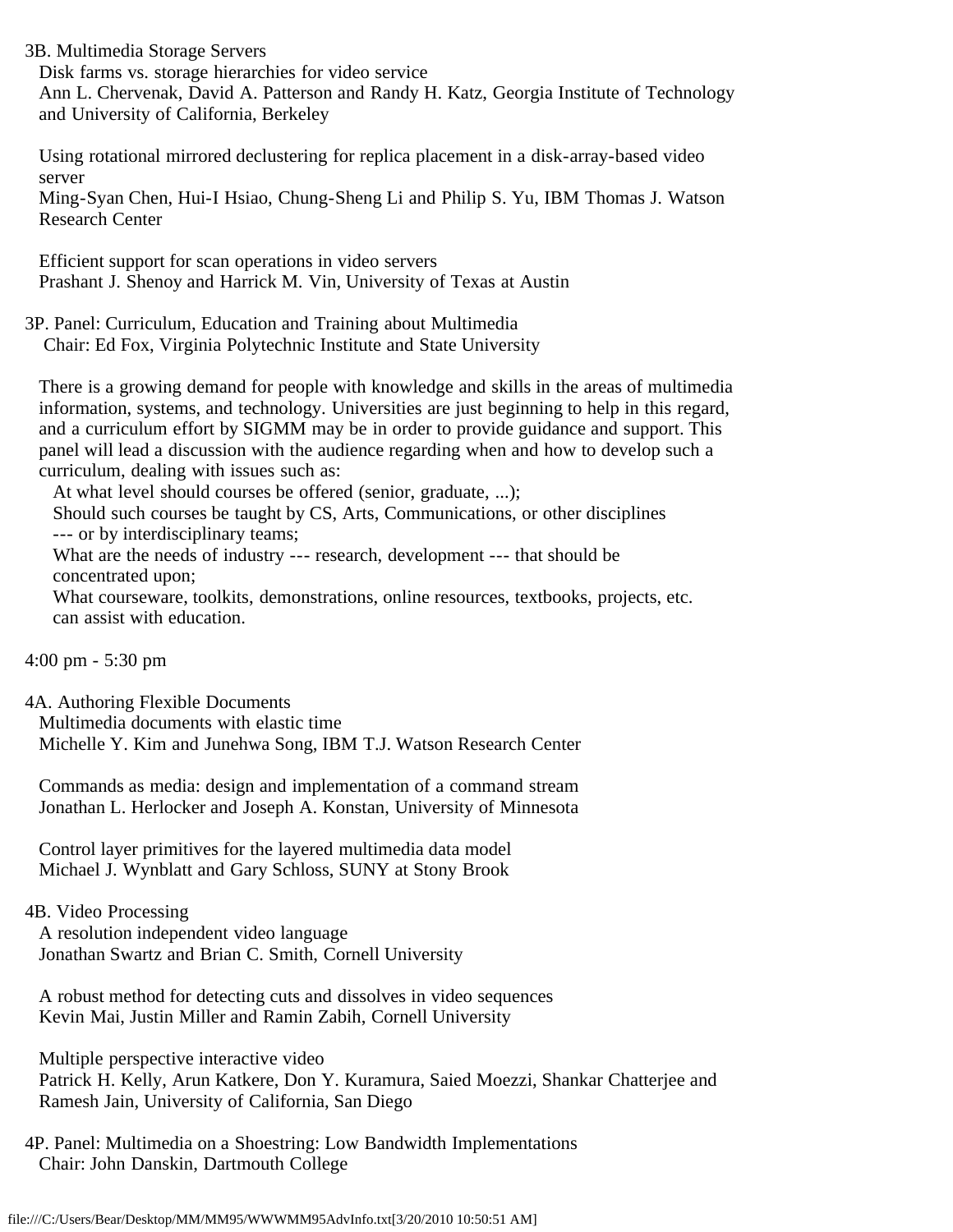If Multimedia is to accessible to the masses, it will have to work across slow networks like the standard telephone system. We are also seeing a tremendous increase in wireless (cellular modem) applications, especially for personal digital assistants. These machines present a tremendous new market for the multimedia community, but the network bandwidth problems associated with these machines are severe.

 We will discuss problems, solutions and approaches associated with implementing multimedia applications over low bandwidth network connections such as cellular modems and phone lines.

6:30 pm - 9:00 pm

Off-site conference reception

Wednesday, November 8

9:00 am - 10:30 am

5A. Speech and Audio Interfaces Surfing the Web by voice Charles T. Hemphill and Philip R. Thrift, Texas Instruments

 Hearing Aid: Adding verbal hints to a learning interface Elizabeth Stoehr and Henry Lieberman, MIT Media Lab

 Query by humming: Musical information retrieval in an audio database Asif Ghias, Jonathan Logan, David Chamberlin and Brian C. Smith, Cornell University

5D. Demonstrations: Networked Video MBONE VCR - A video conference recorder for the MBONE Wieland Holfelder, ICSI

 A distributed real-time MPEG audio video player Shanwei Cen and Jonathan Walpole, Oregon Graduate Institute 5P. Personal Narrative Spaces Chair: Sha Xin Wei, Stanford University

 Emerging multimedia technologies have blurred the lines between classically distinct categories of theater and narrative: stage-spaces in which humans and artifacts interact, and spaces of symbols like a page of text or a digital video to be interpreted by an observer. This panel brings together practitioners to take stock of the state of the art and point out some exciting lines of work in the field of interactive media.

 What will we face do when we freely inter-mix computational artifacts with human agents in our living, writing or performance spaces? How will we make sense of such hybrid spaces and how will we share these interpretations?

 These questions are intimately tied with techno-scientific issues as well as literary and social issues. How should media models evolve to meet the needs of these personal narrative spaces? What are some design limitations of our tools or frameworks? What are some potential functions that inhabitants, browsers, composers, and architects can tap in emerging frameworks? What are some worthy challenges for researchers and developers interested in interactive multimedia?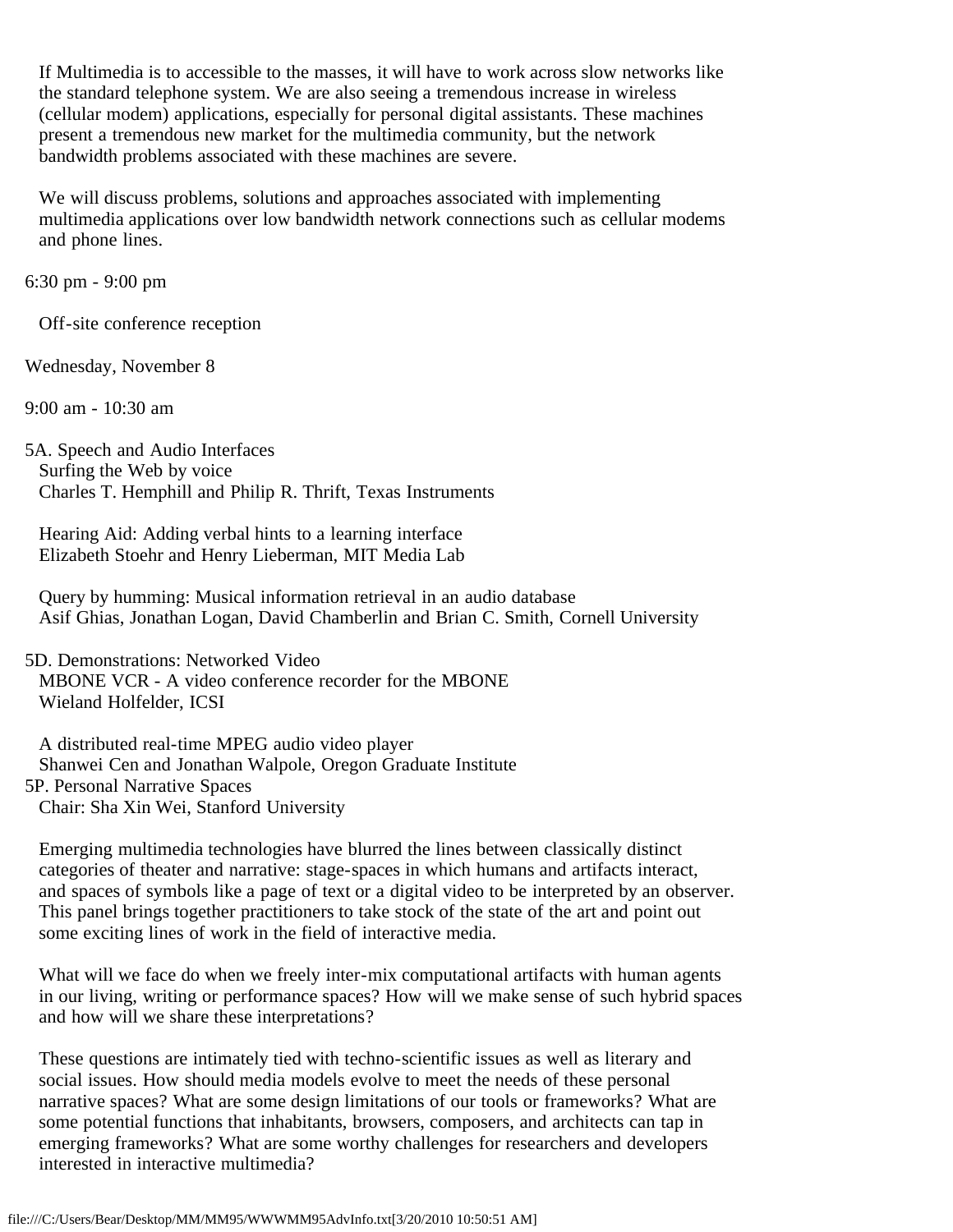## 11:00 am - 12:30 pm

6A. Multimedia Network Tools

 Managing real-time services in multimedia networks using dynamic visualization and high-level controls Mun Choon Chan, Giovanni Pacifici and Rolf Stadler, Columbia University

 An application level video gateway Elan Amir, Steven McCanne and Hui Zhang, University of California, Berkeley and Carnegie Mellon University

 Multimedia traffic analysis using CHITRA95 Marc Abrams, Stephen Williams, Ghaleb Abdulla, Shashin Patel, Randy Ribler and Edward A. Fox, Virginia Polytechnic Institute and State University

6D. Demonstrations: Video-centric Information Systems GUARDIAN: A knowledge-based home health-care system for children with leukemia Michelle Y. Kim, IBM T.J. Watson Research Center

CITYQUILT: A navigable movie Tirtza Even

6P. User Interface Challenges of Multimedia Design Chair: Penny Bauersfeld

 Multimedia product and applications pose particularly difficult challenges for user interface (UI) designers. Not only must designers address the typical interface challenges of software or hardware products, they face a multitude of other issues introduced by each media type. Some typical UI considerations, such as functionality, structure navigation, and visual design may be increasingly complicated by powerful media content or control. In addition, media projects may be intended for audiences very different than standard personal computer users with varying expectations about interaction or functionality. Usability and design concerns are not easily addressed.

 Interface designers new to multimedia applications often do not have the knowledge necessary to focus on media design. Similarly, multimedia developers who have little experience in designing user interface are challenged to make their products accessible and interactive. Multimedia UI design is, in fact, becoming its own discipline, where experts must know both the media world and user interface design.

2:00 pm - 3:30 pm

7A. Video and Image Collections Integrated video archive tools Rune Hjelsvold, Stein Langorgen, Roger Midtstraum and Olav Sandsta, Norwegian Institute of Technology, Norway

 Automatic recognition of film genres Stephan Fischer, Rainer Lienhart and Wolfgang Effelsberg, University of Mannheim, Germany

 An integrated color-spatial approach to content-based image retrieval Wynne Hsu, T.S. Chua and H.K. Pung, National University of Singapore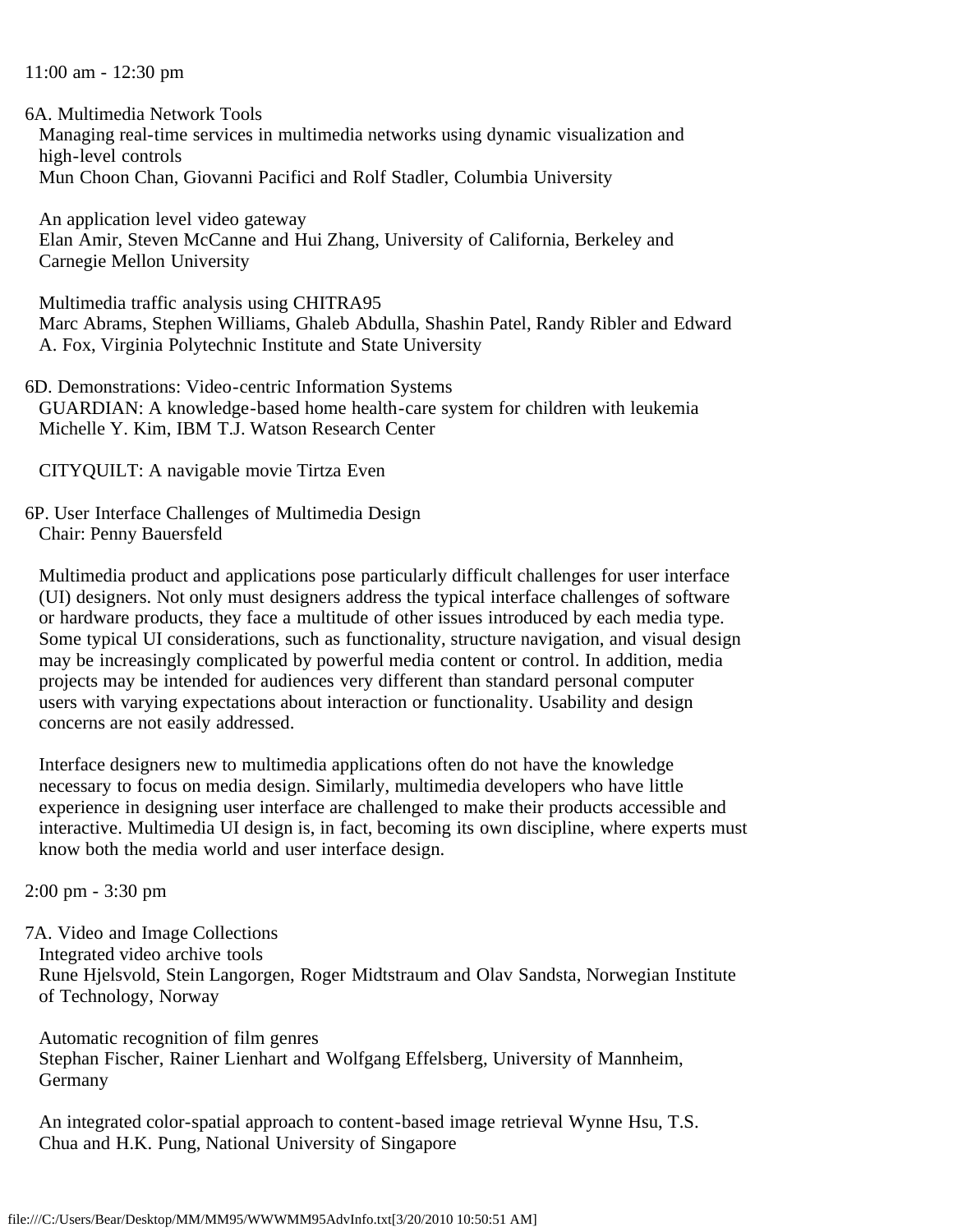7D. Demonstrations: Enabling Hardware and Software Montage multipoint audio and video S.R. Ahuja and R.D. Gaglianello, AT&T Bell Laboratories

 The programmers' playground demo T. Paul McCartney, Kenneth J. Goldman and Bala Swaminathan, Washington University

7P. Museums, Multimedia, and Cultural Learning Co-Chairs: Ranjit Makkuni (Xerox PARC) and Mike Sipusik (UC Berkeley)

 Museums provide people with a rich setting for cultural learning. Museums are the repositories of artifacts from diverse cultures. However, we should not forget that these artifacts are located in-situ a cultural practice, and need to be seen in their original cultural context where interrelations between form, process, myth, symbol, philosophy, ritual and celebration get articulated. Modern multimedia systems in museums have begun to address the issues of "re-contextualising" the cultural artifact in its original context. Members of the panel will show examples of cultural learning systems, and the design challenges of re-contextualisation.

 Panelists consist of designers of learning systems, education researchers, museum administrators.

4:00 pm - 5:30 pm

8A. Multimedia Networking

 Fast lossy Internet image transmission Geoffrey M. Davis and John M. Danskin, Dartmouth College

 A reliable dissemination protocol for interactive collaborative applications Rajendra Yavatkar, James Griffioen and Madhu Sudan, University of Kentucky

 A generalized admissions control strategy for heterogeneous, distributed multimedia systems

Saurav Chatterjee and Jay Strosnider, Carnegie Mellon University

8D. Demonstrations: Video Indexing

 Automating the creation of a digital video library Michael A. Smith and Michael Christel, Carnegie Mellon University

 A video parsing, indexing, and retrieval system H.J. Zhang, J.H. Wu, and C.Y. Low, National University of Singapore

8P. Panel: Multimedia and Education: Magic, Myth or Miracle Cure? Chair: Rachelle Heller, George Washington University

 The media has latched onto the use of multimedia in education. This panel will attempt to question the issues beyond the hype - is it an appropriate atmosphere in which to offer educational experiences or does it reinforce the 30 second sound byte mentality, what is it about multimedia that makes it a tool for all learners or is it a superficial educational environment? Is it just for kids or will all learners benefit from using multimedia? These and other questions will be addressed by this lively panel of theorists and practitioners.

7:00 pm - 10:00 pm Interactive Demonstrations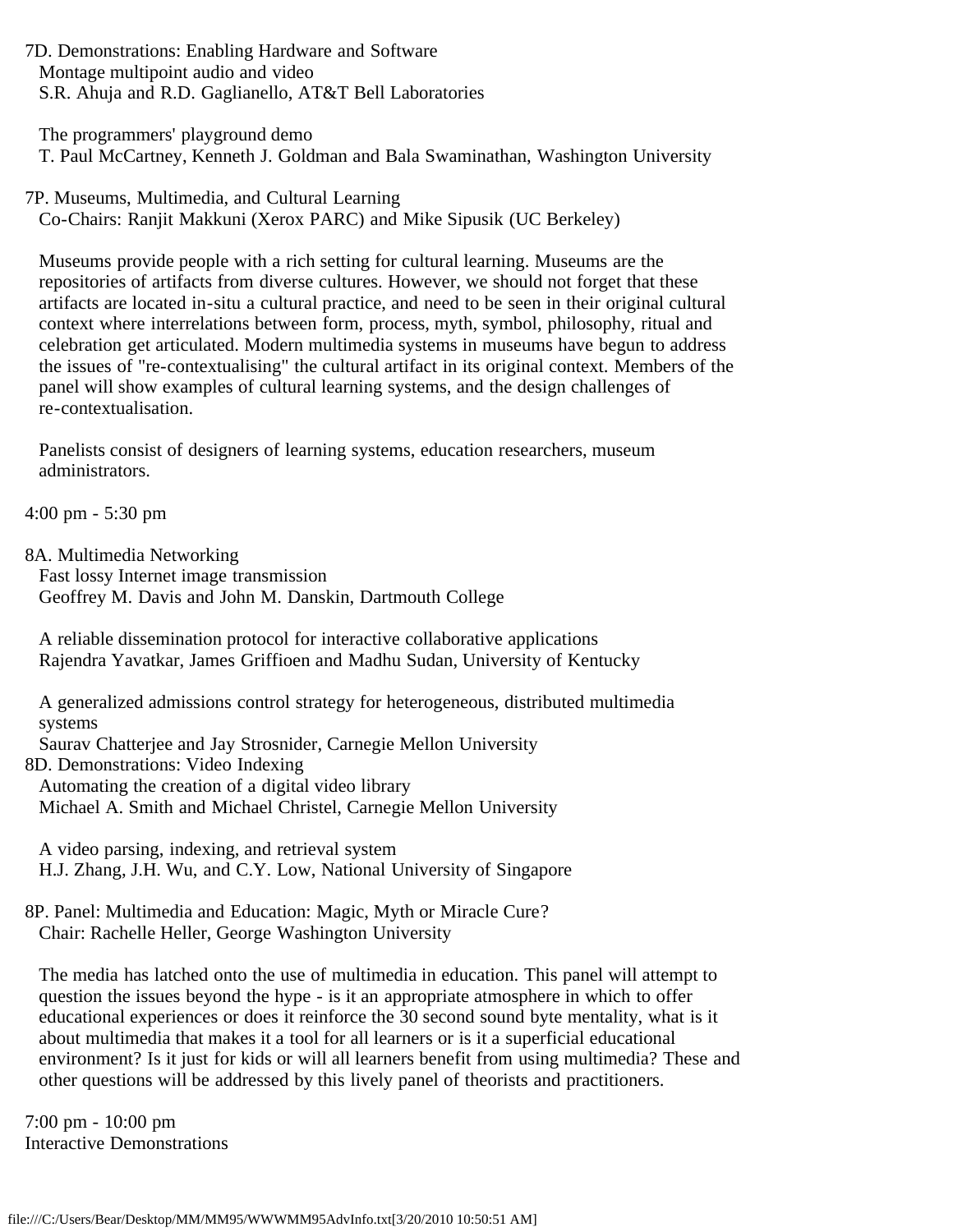The multimedia forum kiosk and Narli Christopher M. Hoadley, Sherry Hsi, and Benjamin Berman, University of California at Berkeley

 Collaborative multimedia in SHASTRA Chandrajit Bajaj and S. Cutchin, Purdue University

 Automatic recognition of film genres Wolfgang Effelsberg, Stephan Fischer, and Rainer Lienhart, University of Mannheim

 HEIDI-II: A testbed for interactive multimedia delivery and communication Max Ott, G. Michelitsch, and J. Hearn, C&C Research Labs, NEC USA

 An object-oriented model for the semantic interpretation of multimedia data Rob Adams, James Griffioen, and Raj Yavatkar, University of Kentucky

 Managing real-time services in multimedia networks using dynamic visualization and high-level controls G. Pacifici, M.C. Chan, and Rolf Stadler, Columbia University

Thursday, November 9

9:00 am - 10:30 am

9A. Video in Hypermedia ConText: Towards the evolving documentary Glorianna Davenport and Michael Murtaugh, MIT Media Lab

 Surfing the movie space: advanced navigation in movie-only hypermedia Joerg Geissler, GMD-IPSI, Germany

 Automated authoring of hypermedia documents of video programs Behzad Shahraray and David C. Gibbon, AT&T Bell Laboratories

9B. Synchronization (it's about time....)

 Scheduling MPEG-compressed video streams with firm deadline constraints Ching-Chih Han and Kang G. Shin, University of Michigan

 Low-level multimedia synchronization algorithms on broadband networks Miguel Correia and Paulo Pinto, INESC and IST, Portugal

 Coordinating heterogeneous time-based media between independent applications Scott Flinn and Kellogg S. Booth, University of British Columbia, Canada

## 9P. What's that Character doing in your Interface? Chair: Abbe Don, Abbe Don Interactive Inc.

 Until recently, the discussion of the use of characters in the interface centered on the old question to anthropomorphize or not to anthropomorphize the interface. With the appearance of Microsoft's "social interface" in the form of Bob and his pals, with Fujitsu's use of avatars in their online service "Habitat," and with millions of people representing themselves daily in various contexts on the Internet, the old discussion centering on the wonders or pitfalls of anthropomorphism seems moot. Instead, many multimedia designers,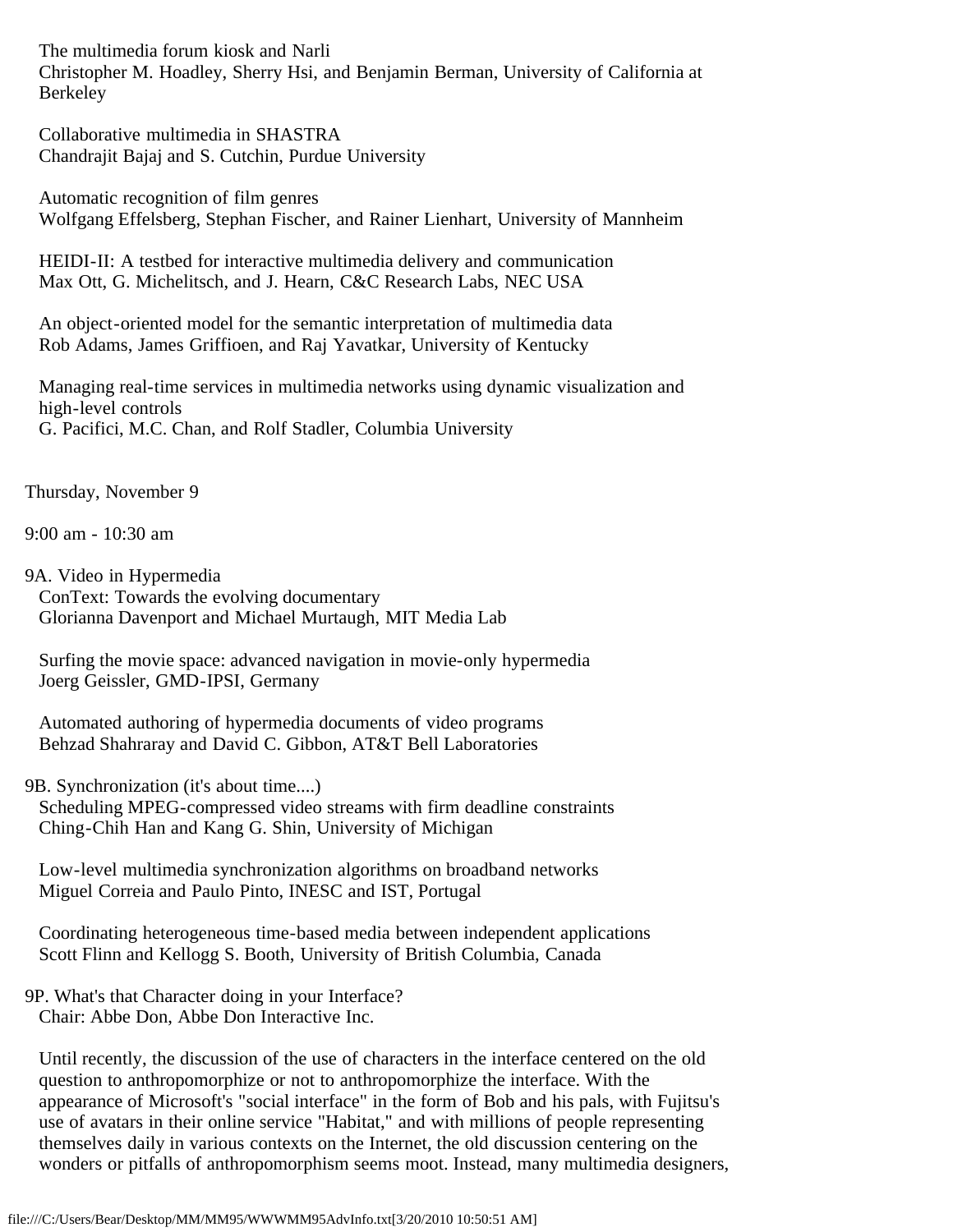producers, and software engineers find themselves accepting the use of characters in the interface and are now grappling with a more difficult set of issues regarding implementation. These questions include:

What is the most appropriate representation for a particular application or audience? Why are some characters accepted while others are dismissed as "too cute?" How do you match back-end functionality with the promises of the front-endrepresentation?

 What tools are needed to enable users to create their own characters or agents? If a character acts autonomously, how do you explain the action to the user? Can characters be truly adaptive to users' needs?

 Can characters be truly adaptive within a story or entertainment context? Can characters and 'bots be used effectively on the World Wide Web?

11:00 am - 12:30 pm

10A. Learning with MultiMedia

 The PsyCLE Project: educational multimedia for conceptual understanding Nick Hammond, Jean McKendree, Will Reader, Annie Trapp and Peter Scott, University of York and University of Sheffield, UK

 pianoFORTE: A system for piano education beyond notation literacy Stephen W. Smoliar, John A. Waterworth and Peter R. Kellock, National University of Singapore and Umea University, Sweden

 eMMaC: Knowlege-based color critiquing support for novice multimedia authors Kumiyo Nakakoji, Brent N. Reeves, Atsushi Aoki, Hironobu Suzuki and Kazunori Mizushima, MITI, Japan; Software Research Associates, Inc. and University of Colorado

10B. Media Encoding

 Model-based motion estimation for synthetic animations Maneesh Agrawala, Andrew C. Beers and Navin Chaddha, Stanford University

 Inner-block operations on compressed images Bo Shen and Ishwar K. Sethi, Wayne State University

 Direct manipulation of MPEG compressed digital audio M. Alexander Broadhead and Charles B. Owen, Dartmouth College

2:00 pm - 3:00 pm

10P. Broadband Data Services to the Home

Chair: Gita Gopal, HP Laboratories

 The ubiquitous deployment of broadband access architectures to the home, coupled with an access-bandwidth technology discontinuity in the form of high-speed cable modems, will cause an explosion in broadband interactive data services to the home. The panel speakers will discuss services enabled by cable modems, the service software that is needed to provide these services, and the differences between this environment and other candidates for the NII including Video-On-Demand, and the Internet.

2:00 pm - 3:00 pm

11. Award Papers